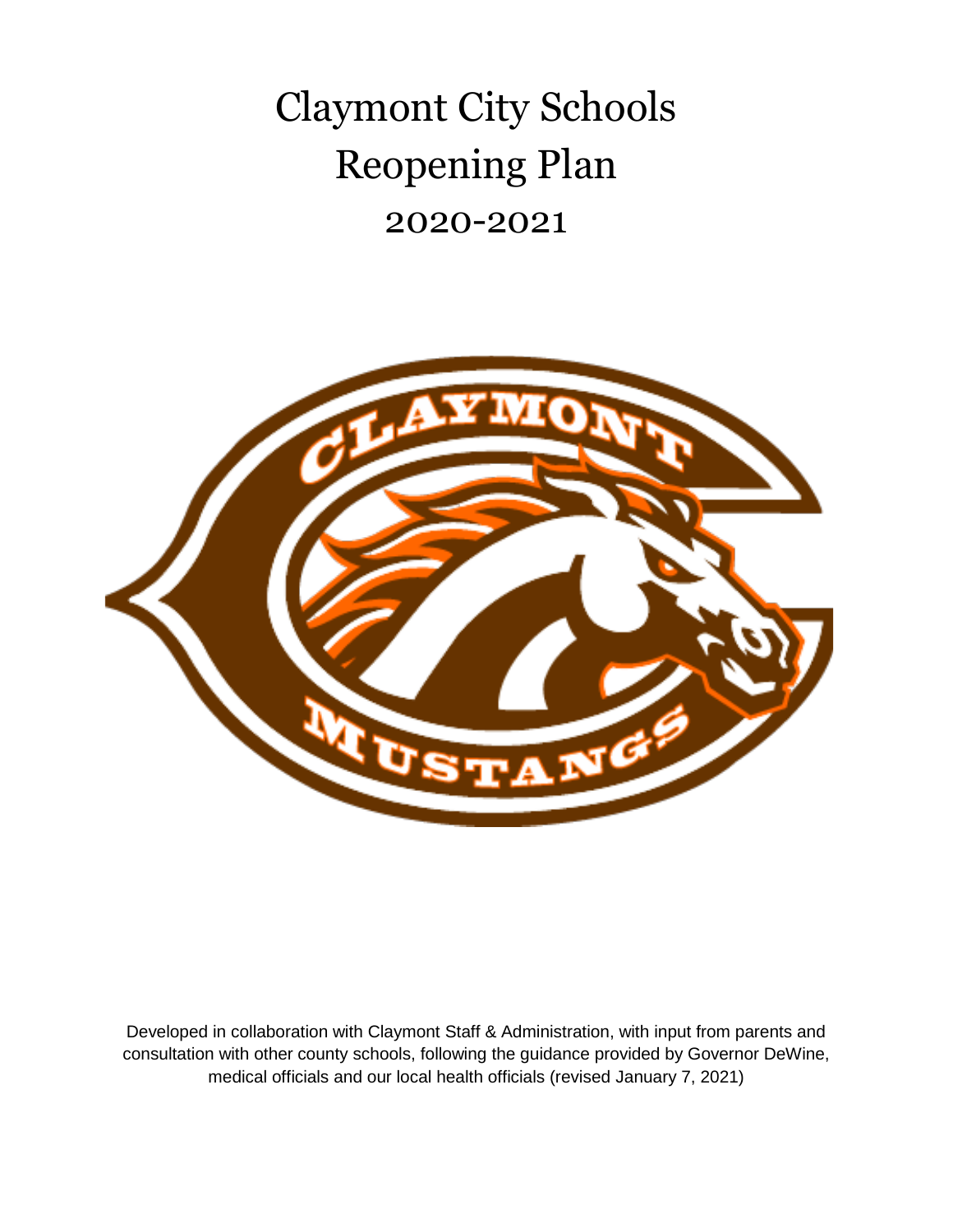## **CONTENTS**

| <b>Learning Options</b>                                                                | 3  |
|----------------------------------------------------------------------------------------|----|
| Communications when a student/staff member has been diagnosed with a COVID-19 positive |    |
| case (revised 3/01/21)                                                                 | 5  |
| COVID-19 Symptoms                                                                      | 6  |
| Preventive Measures to Stop the Spread of COVID-19 (revised 1/07/21)                   | 6  |
| Student health issues that are NOT diagnosed as COVID-19 (revised 3/01/21)             | 7  |
| Classroom Occupancy (revised 1/07/21)                                                  | 8  |
| Food Service (revised 1/07/21)                                                         | 8  |
| Recess                                                                                 | 8  |
| Transportation (revised 1/07/21)                                                       | 9  |
| Athletics (revised 1/07/21)                                                            | 9  |
| Social-Emotional Health Considerations                                                 | 9  |
| Visitors/Volunteers/Parties                                                            | 9  |
| <b>Custodial and Maintenance</b>                                                       | 10 |
| <b>Family Communication</b>                                                            | 10 |
| <b>Final Thoughts</b>                                                                  | 10 |
| <b>STUDENT ILLNESS FORM</b>                                                            | 11 |
| <b>SYMPTOM CHECKLIST FOR SICK STUDENTS</b>                                             | 12 |
| <b>CLAYMONT CITY SCHOOLS ONLINE CURRICULUM PROGRAM</b>                                 | 13 |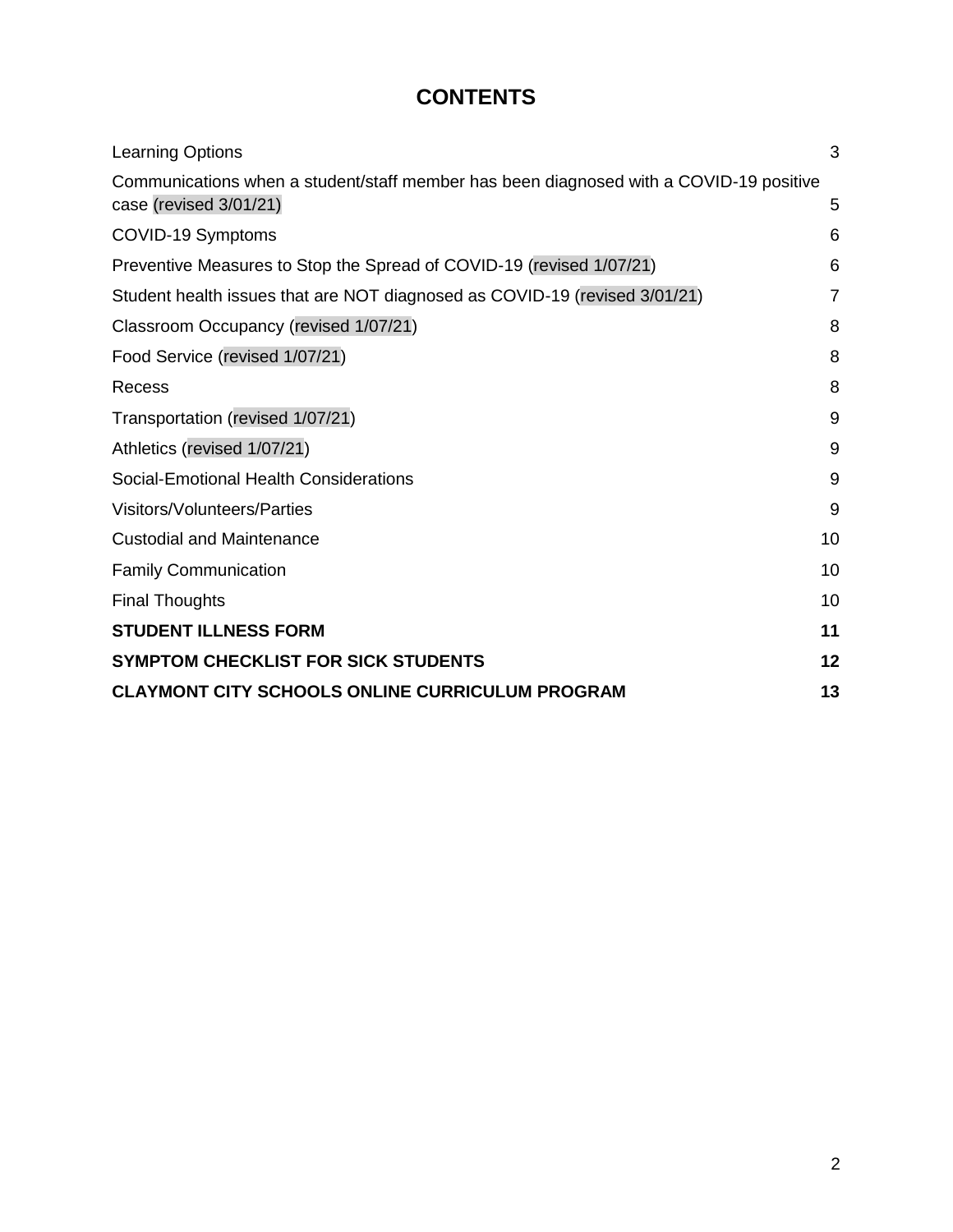**These general principles will guide Claymont City as we move forward with reopening school:**

- 1. The district will implement recommended safety protocols to the highest degree possible;
- 2. The district will work closely with the Tuscarawas County Health Department to promote safety in each school building;
- 3. The district will be transparent with all stakeholders that some level of risk will always be present when children and school district employees occupy district facilities;
- 4. The district will recognize the need for consistency in areas of operations while recognizing that individual differences in classroom sizes, facilities, and building operations may lead to some inconsistencies;
- 5. The district is planning to maintain the previously approved school calendar with some front-loading of employee professional development and student pre-assessment. Schedule as follows:

August 17-21st Teacher Professional Development August 24-28th PS-5 Prof. Development, 6-12 Student Assessments August 31-Sept. 4th PS-5 Assessments, 6-12 Prof. Development Sept. 8th - All students in Session

#### <span id="page-2-0"></span>**Learning Options**

Parents can choose from one of the three (3) options to best meet the needs of their family. The three (3) options are described below:



- **A. FACE to FACE Learning**
- **B. Remote Learning - Taught by Claymont staff**
- **C. Self Paced Online Learning - A semester commitment is required.**
- ❖ All students (K-12) will be provided district-owned chromebooks. **Student insurance for a chromebook is \$30.00.** Internet access will be available at each building parking lot and other locations to be communicated prior to the start of school.
- A. **Face to Face Learning** The District will monitor the risk-level of our community weekly from the data obtained in the Ohio Public Health Advisory System. Should the District have a substantial increase in cases within the townships and/or communities our school district serves **OR** if there is a significant number of positive COVID cases and/or exposures within the school setting requiring a large population of students and/or staff to quarantine, our District families will receive notification from the Superintendent's office that a change in the instructional format is warranted (revised 10/9/2020). *It is possible that different buildings within the District may be at different color levels due to confirmed cases and exposure. We ask our families to be flexible throughout this time.* Parents should have a plan in place for all scenarios in the event the District or individual building(s) need to move to a Red or Purple instructional format. Please see the 4 levels below: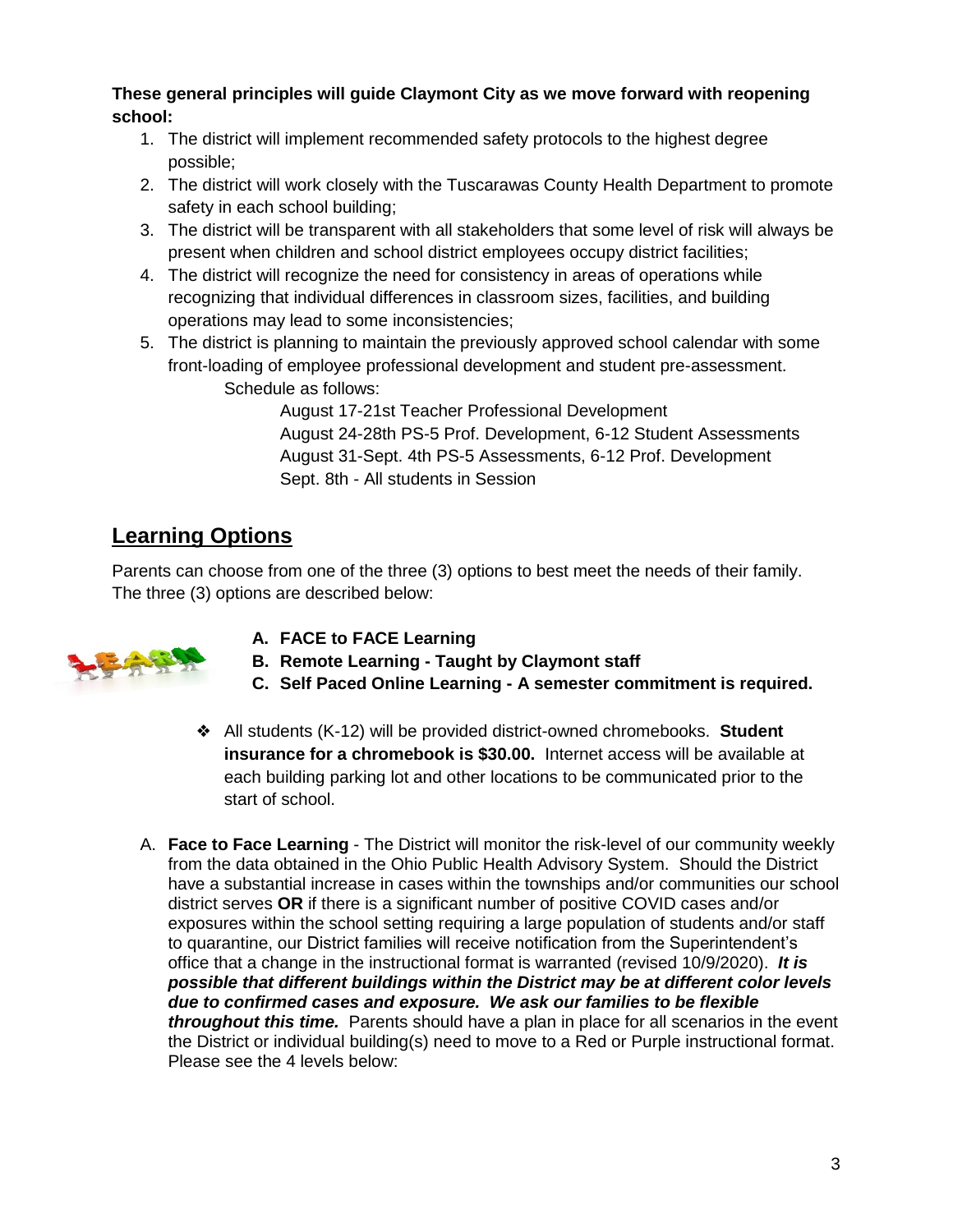- **❖** YELLOW Face to Face instruction for K-12 will occur for 4 days (Mon.-Thurs.) with 1 day (Fri.) of Remote Learning. For PreK, students will be in session for 4 days (Mon. – Thurs.) with no remote requirement. (revised 8/11/2020).
	- $\triangleright$  Parents send their child to school assuming some level of risk even with safety protocols implemented by the District.
- ❖ ORANGE Face to Face instruction for K-12 will occur for 4 days (Mon.-Thurs.) with 1 day (Fri.) of Remote Learning. For PreK, students will be in session for 4 days (Mon -Thurs.) with no remote requirement. (revised 8/11/2020).
	- $\triangleright$  Parents send their child to school assuming some level of risk even with safety protocols implemented by the District.
- $\triangleleft$  RED Face to Face instruction for K-12 will occur for 4 days (Mon.-Thurs.) with 1 day (Fri.) of Remote Learning and PreK students will be in session for all 4 days (Mon.-Thurs.) with no remote requirement unless/until the District Administration determine a change in the instructional format is warranted.
	- ➢ Parents send their child to school assuming some level of risk even with safety protocols implemented by the District.

Should the risk level within the school and/or community increase, our District families will be notified by the Superintendent of the switch to a blended learning approach. (revised 10/9/2020).

In this blended option, all students will be separated into two groups (Group A & B) and each group will receive 2 days of face to face instruction and 3 days of remote instruction. PreK students will be in session for 2 days (Mon./Tues. or Wed./Thurs.) with no remote instruction.

- $\triangleright$  Group A will attend on Monday & Tuesday with remote learning on Wednesday - Friday.
- $\triangleright$  Group B will attend on Wednesday & Thursday with remote learning on Monday, Tuesday & Friday.
- $\triangleright$  The days students are not physically in school, they will complete assignments through Google classroom
- $\triangleright$  Efforts will be made to ensure families with students at multiple grade levels will be assigned to the same group.
- ❖ PURPLE Full remote instruction (Teachers report to work, students do NOT report to school)
	- $\geq$  All students will remain at home and will receive instruction through Google Classroom
	- $\triangleright$  For attendance purposes, students will be required to login daily to work on assignments.

**Students that are quarantined due to COVID-19 or are following the Fever-Free protocols enacted by the District will participate in remote instruction similar to Option B,** *Remote learning***, to sustain educational opportunities during recovery.**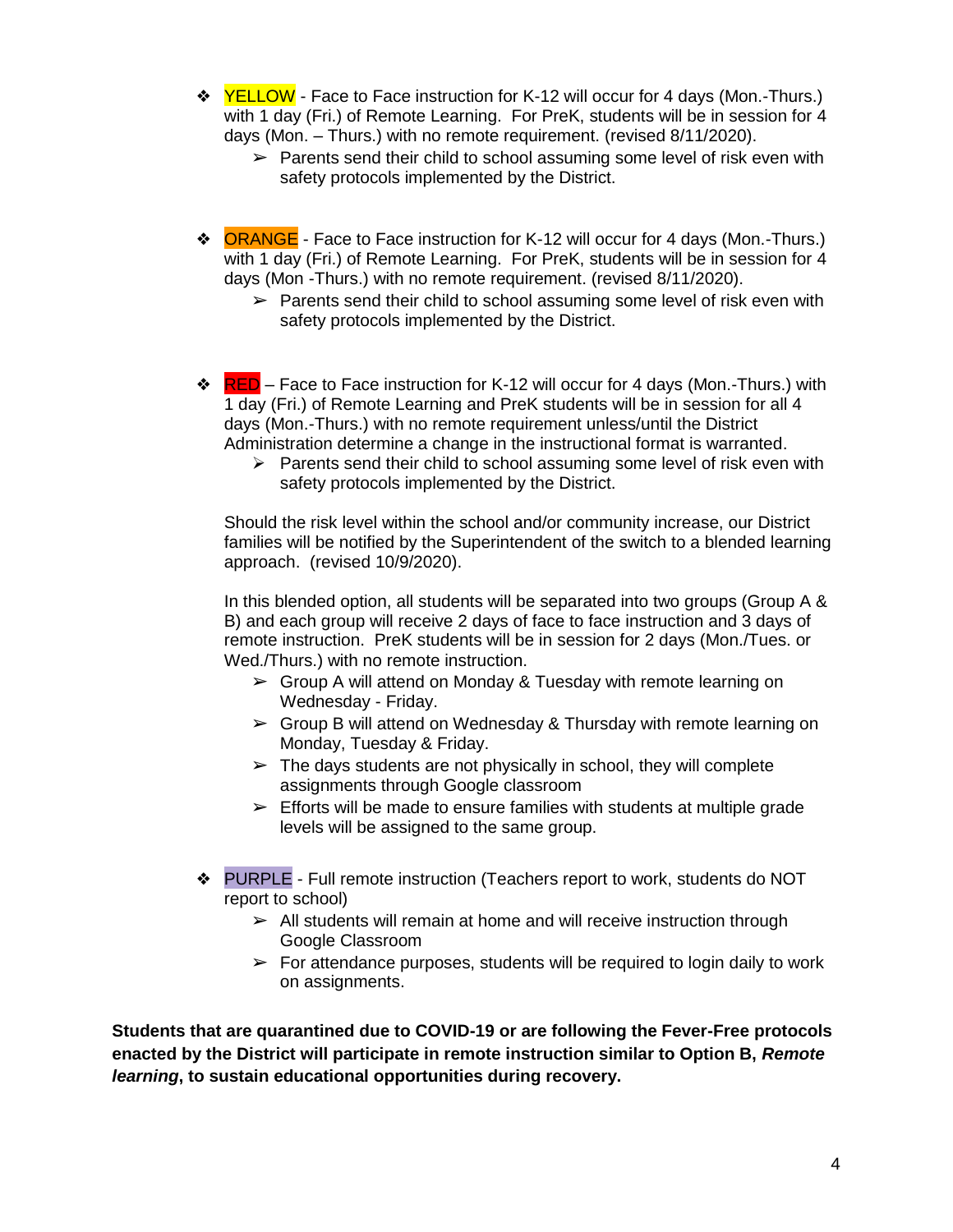- B. **Remote Learning**  Students will participate in Claymont's general curriculum through the Google Classroom platform. A Claymont teacher will assign readings, videos, projects, and activities and will support student learning through assignment feedback and scheduled Zoom meetings.
- C. **Self-Paced Online Instruction** Students will be enrolled in an online learning platform to complete lessons at their own pace. Families choosing this option will need to commit to a minimum of one semester on this learning option.
	- ❖ *Prior to selecting this option, please see the terms and conditions outlined in Claymont City Schools Online Curriculum Program found on pages 12-18 of this handbook.*
	- ❖ For attendance purposes, students will be required to login daily to work on assignments.

### <span id="page-4-0"></span>**Communications when a student/staff member has been diagnosed with a COVID-19 positive case**

- ❖ Communication will be developed by the Health Department, not the school district. A common template will be used to include the following:
	- $\triangleright$  Specific to the parents of which classroom the confirmed case was in. A more generalized statement will be provided to the building staff.
	- $\triangleright$  The district will cooperate with the Health Department in the contact tracing.
	- ➢ Staff and students exposed to COVID-19 while at school may continue to attend in-person school as long as proper COVID-19 **Public Health** prevention practices were adhered to (i.e. handwashing, 6 feet social distancing, proper mask wearing. However, when outside of the school setting, those close contacts should follow normal quarantine protocols, including staying home, staying away from people who are at higher risk severe illness, and refraining from extracurricular activities and sports (revised 1/07/2021).
	- $\triangleright$  A 10-day quarantine period will be required for any student or staff who is determined to be within 6 feet without a mask of a positive COVID-19 case while at school. Positive COVID-19 cases must follow the isolation order from the local health department. (revised 3/1/2021)
	- $\triangleright$  Students should not attend in-person school if they are exposed to COVID-19 outside of the classroom, including during sports and other extracurricular activities, regardless of masking. (revised 1/7/2021).
	- $\triangleright$  The District will work closely with the Health Department for COVID-19 cases.

#### **You will be required to provide a minimum of 3 emergency contacts on the Emergency Medical Form of those that are available during the school day for phone calls in regards to your child and their needs.**

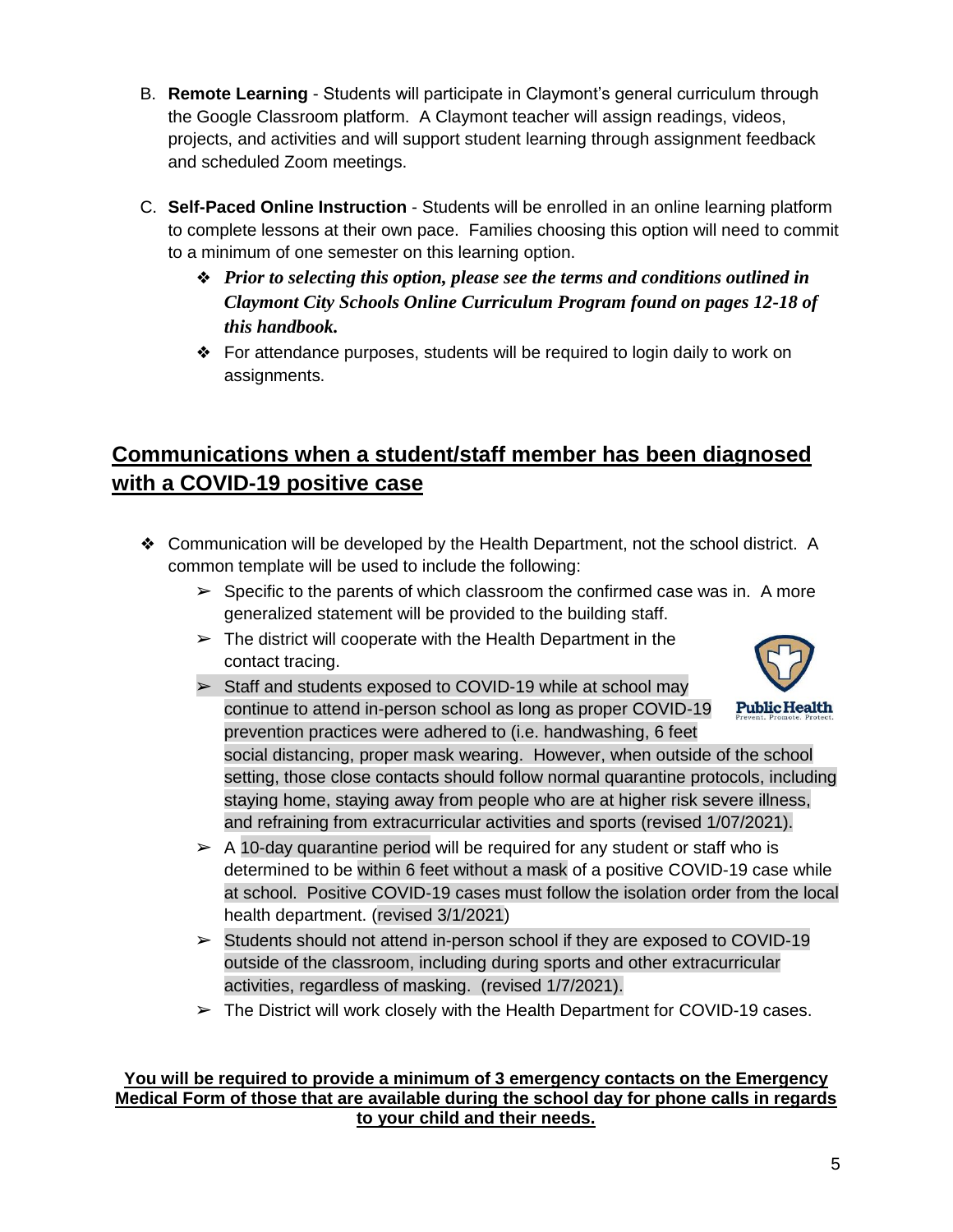#### <span id="page-5-0"></span>**COVID-19 Symptoms**(7/24/20)

- ❖ You may have COVID-19 if you experience one or more of the following:
	- $\triangleright$  Fever  $> 100.0$ F (38C)
	- $\triangleright$  Subjective fever (felt feverish)
	- $\triangleright$  Chills
	- $\triangleright$  Muscle aches (myalgia)
	- $\triangleright$  Runny nose (rhinorrhea)
	- $\triangleright$  Sore throat
	- $\geq$  Cough (new onset or worsening of chronic cough
	- $\triangleright$  Shortness of breath (dyspnea) or difficulty breathing
	- $\triangleright$  Nausea or vomiting
	- ➢ Headache
	- $\blacktriangleright$  Abdominal pain
	- $\triangleright$  Diarrhea ( $\triangleright$  3 loose/looser than normal stools/24hr period)
	- $\triangleright$  New olfactory and taste disorder(s)
	- $\blacktriangleright$  Loss of taste or smell
	- $\triangleright$  Conjunctivitis

Important<br>Information

- ❖ If a student, staff or volunteer begins to show symptoms or has a temperature of 100.0 F or greater while at school, they will immediately be separated from other students, staff or volunteers, and monitored by a staff member wearing appropriate personal protective equipment (PPE) while maintaining physical distance, when possible. The space where an individual waits before he/she goes home is a separate station away from other areas students are likely to visit.
- ❖ The district will monitor daily absences of students and staff for trends. Importantly, sick leave and absence policies will not penalize students for staying home when symptomatic, in quarantine or isolation. Staff will follow federal guidelines for the expanded FMLA (FFCRA) related to COVID-19 outlined [here](https://www.dol.gov/sites/dolgov/files/WHD/posters/FFCRA_Poster_WH1422_Non-Federal.pdf) and District contract language for leaves of absence (revised 7/22/2020).

#### <span id="page-5-1"></span>**Preventive Measures to Stop the Spread of COVID-19**

- ❖ **The school staff, when possible, will practice social distancing among students, staff, and volunteers in all school environments.**
- ❖ Reinforcement for social distancing will occur with friendly reminders and visual cues, such as floor markings and signs.
- ❖ Wearing face coverings is especially important during times of elevated community spread, particularly when 6 feet social distancing is not possible. All school staff must wear a mask. All school staff will be provided with a cloth mask and a face shield. Masks are to be worn covering the nose and mouth **at all times.** (revised 1/07/2021).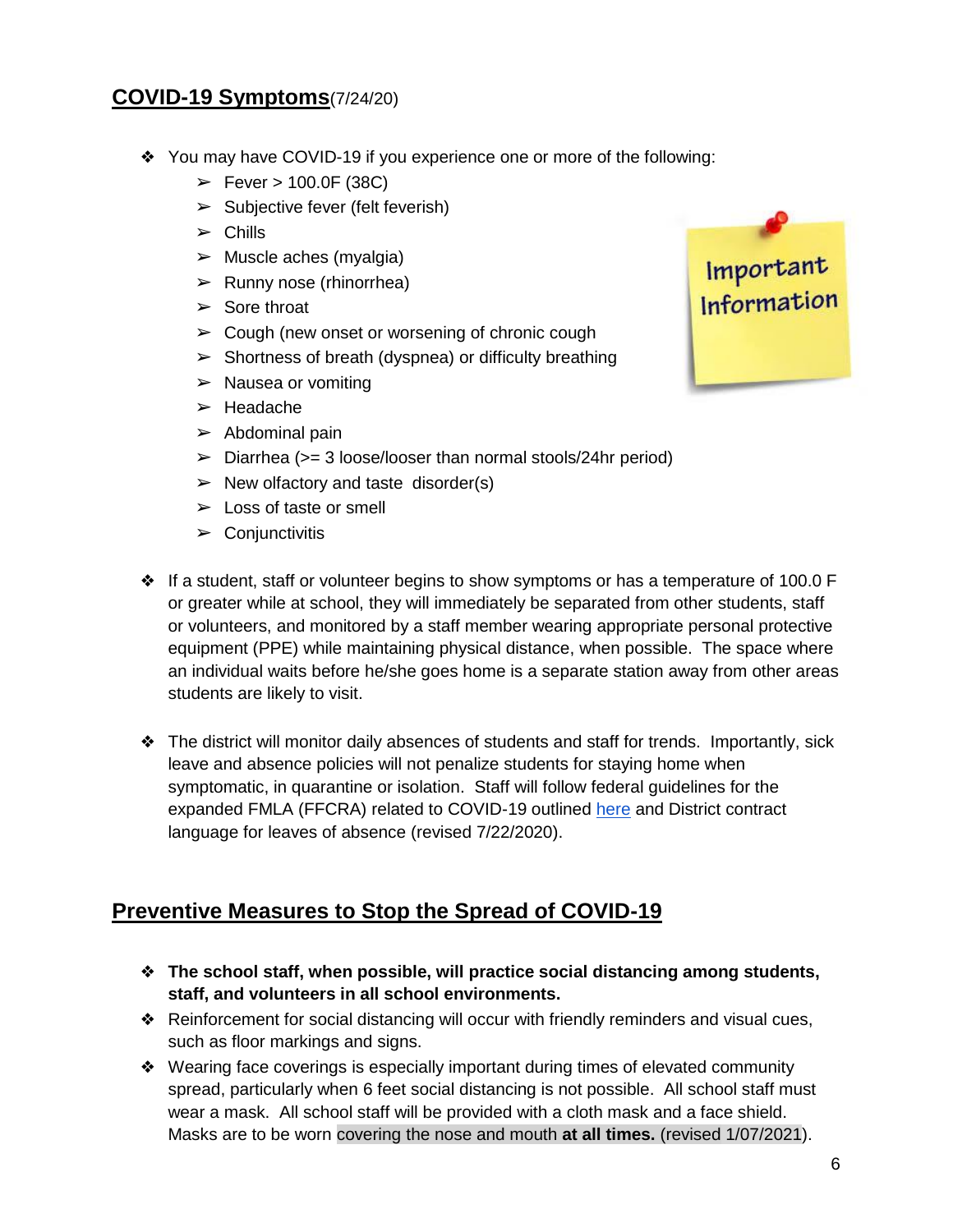- ❖ **All students in grades K - 12 will be required to wear a face mask unless they are unable to do so for health or developmental reasons. A physician's note will be required for those not able to wear a mask. Students will be provided with one face mask (revised 7/23/20).**
- ❖ Students will not share school supplies with other students. Students will provide their own school supplies.
- ❖ Students, staff and volunteers should practice frequent handwashing for at least 20 seconds when hands are dirty, before and after eating, and after using the restroom. Opportunities for handwashing will be available throughout the day.
- ❖ Hand Sanitizer will be available within the high traffic areas of each building.
- ❖ Students, staff and volunteers should avoid touching their mouths, noses, and eyes since the virus easily enters the body through these membranes.
- ❖ Staff and volunteers will take their temperatures prior to reporting to school each day.
- ❖ **Parents will be responsible for conducting their own child(ren)'s temperature check prior to the child entering the school facility or loading onto a school bus.**



#### <span id="page-6-0"></span>**Student health issues that are NOT diagnosed as COVID-19**

- ❖ Students that develop a fever, must follow the District Fever-Free protocol: According to school policy, your child should not return until he/she has been fever free (without fever reducing medication) and is symptom free for at least 24 hours. A fever is defined as a temperature of 100.0 F or greater (revised 7/24/2020).
- ❖ Temperatures will be taken upon return. If a student tests positive for COVID-19, they will be quarantined for 10 days and their family members will be quarantined for 10 days. The Health Department will perform all contact tracing 10 days from the last date of contact with the contagious case (revised 3/1/2021).



❖ To return to school the child must be transported to school by the parent and must be checked by the school nurse.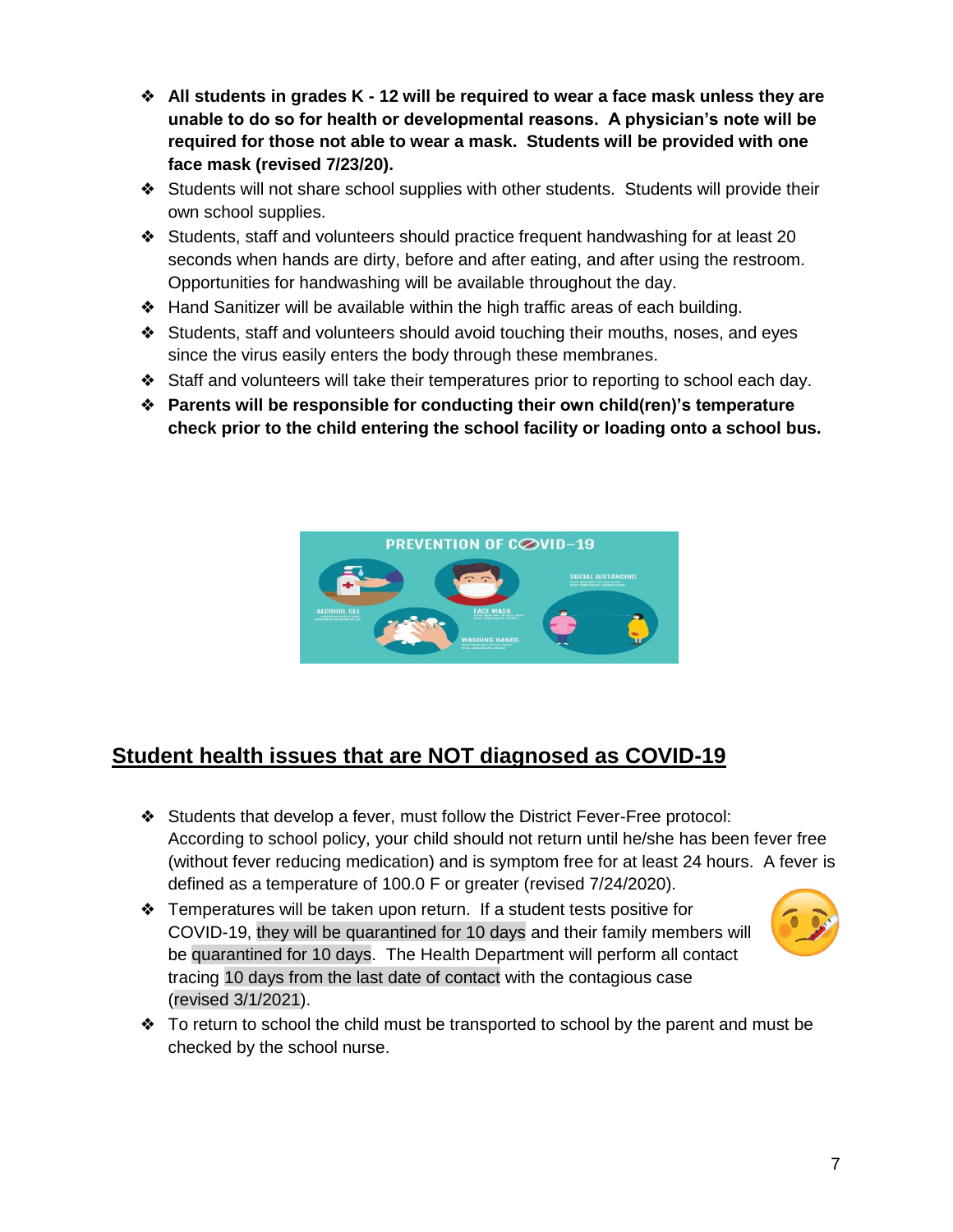#### <span id="page-7-0"></span>**Classroom Occupancy**

- ❖ Safety protocols are in place but any student who attends school will incur some level of risk. The district will decrease the likelihood of infection with hygiene, cleaning, and safety procedures; however, being in a public place has a certain level of risk that cannot be eliminated.
- ❖ Classroom occupancy will be determined based on each individual circumstance with the maximum amount of safety considerations possible. Desks will be placed minimally 3-6 feet apart.
- $\triangle$  Face coverings are required for all students in grade K 12 and will be worn properly over the mouth and nose **at all times** (revised 1/07/21 .
- ❖ School employees will be required to wear face coverings properly over the mouth and nose **at all times.** (revised 1/07/21)

#### <span id="page-7-1"></span>**Food Service**

Students will be asked to maintain physical distancing while in the cafeteria. Lunch times will be staggered and lunch lines and table seating will be marked for proper distancing. However, since students are within the 3-6 foot distance without a mask, if there is a COVID-19 exposure, the district will be required to contract trace and follow quarantine protocols (revised 1/07/21).

**❖** YELLOW/ORANGE- Normal food service provided from the cafeteria (physical

distancing applies in cafeterias, or other designated eating areas.)

- $\triangleright$  No self-service
- $\blacktriangleright$  Individual condiments provided
- **❖ RED** Normal food service provided from the cafeteria (physical distancing applies in cafeterias, or other designated eating areas.)
	- $\geq 50\%$  capacity/occupancy of the school cafeteria
	- $\triangleright$  No self-service
	- $\blacktriangleright$  Individual condiments



❖ PURPLE -Food Service will be pick-up and delivery

#### <span id="page-7-2"></span>**Recess**

- ❖ The district will consistently adhere to health guidelines even while at recess.
- ❖ This may mean that the district may limit student access to certain pieces of playground equipment and restrict activities that are "high touch" and difficult to clean or maintain social distancing.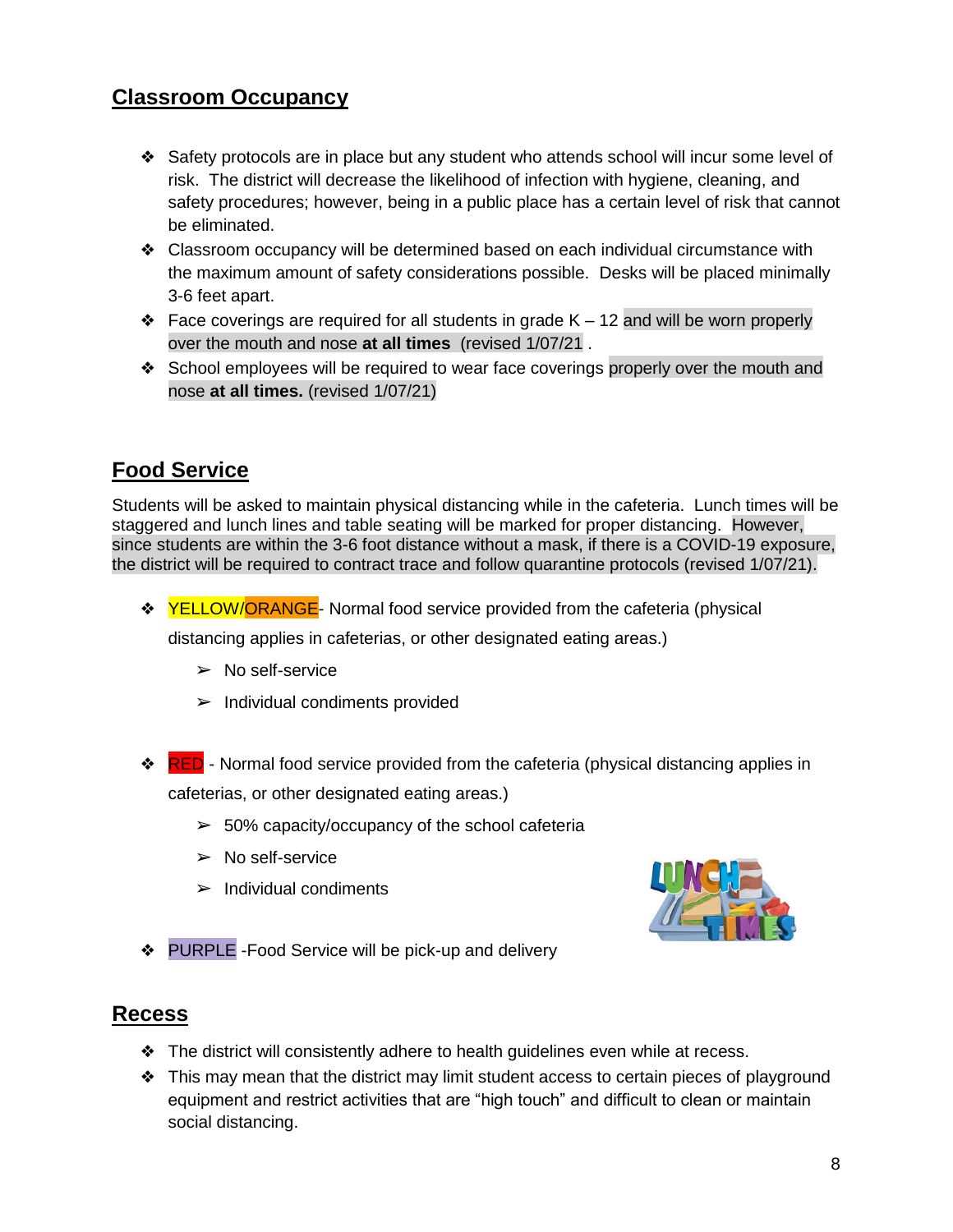- ❖ The district will work towards a "structured" recess activity.
- ❖ Students must sanitize their hands after recess.

#### <span id="page-8-0"></span>**Transportation**

- ❖ The district will allow two students per seat and in some instances three students if the children are younger and therefore smaller.
- ❖ The district will attempt to seat siblings together.
- ❖ Seating charts will be implemented to assist with contact tracing if needed.
- ❖ Face masks are required for drivers and for all students. Students must wear a mask properly over the nose and mouth at all times due to lack of social distancing. The district may refuse to transport a student who refuses to wear a mask. (revised 1/7/21)
- ❖ Buses will be sanitized after each trip.
- ❖ Students will follow organized loading/unloading procedures.
- ❖ Students may continue to attend in-person school even if they have been exposed to COVID-19 in the school setting if they and their associated contacts were wearing face masks covering their mouth and nose **at all times** at school and while on school transportation. (revised 1/7/21)

#### <span id="page-8-1"></span>**Athletics**

- ❖ The district will follow the Ohio Department of Health, Ohio High School Athletic Association and the Tuscarawas County Health Department guidance for all athletics.
- ❖ Athletes that have been exposed to COVID-19 in a school setting may continue to attend school in-person, but should follow normal quarantine protocols outside of the school setting, including staying home, staying away from people who are at higher risk severe illness, and refraining from extracurricular activities and sports (revised 1/07/2021).
- ❖ Athletes exposed to COVID-19 outside of the classroom, should follow normal quarantine protocols and should not attend in-person school until the quarantine expires (revised 1/07/21).

#### <span id="page-8-2"></span>**Social-Emotional Health Considerations**

❖ Student supports are critical in a time of uncertainty and heightened anxiety. School personnel such as school counselors, nurses, our family advocate and others on an ongoing basis implement best practices to support students, personnel and families during this time.

#### <span id="page-8-3"></span>**Visitors/Volunteers/Parties**

- ❖ There are different levels of school visitors, and the district will make decisions for each situation.
	- $\triangleright$  Visitors are generally discouraged from being in school district facilities.
	- $\triangleright$  Safety protocols such as taking temperatures will be implemented for all visitors.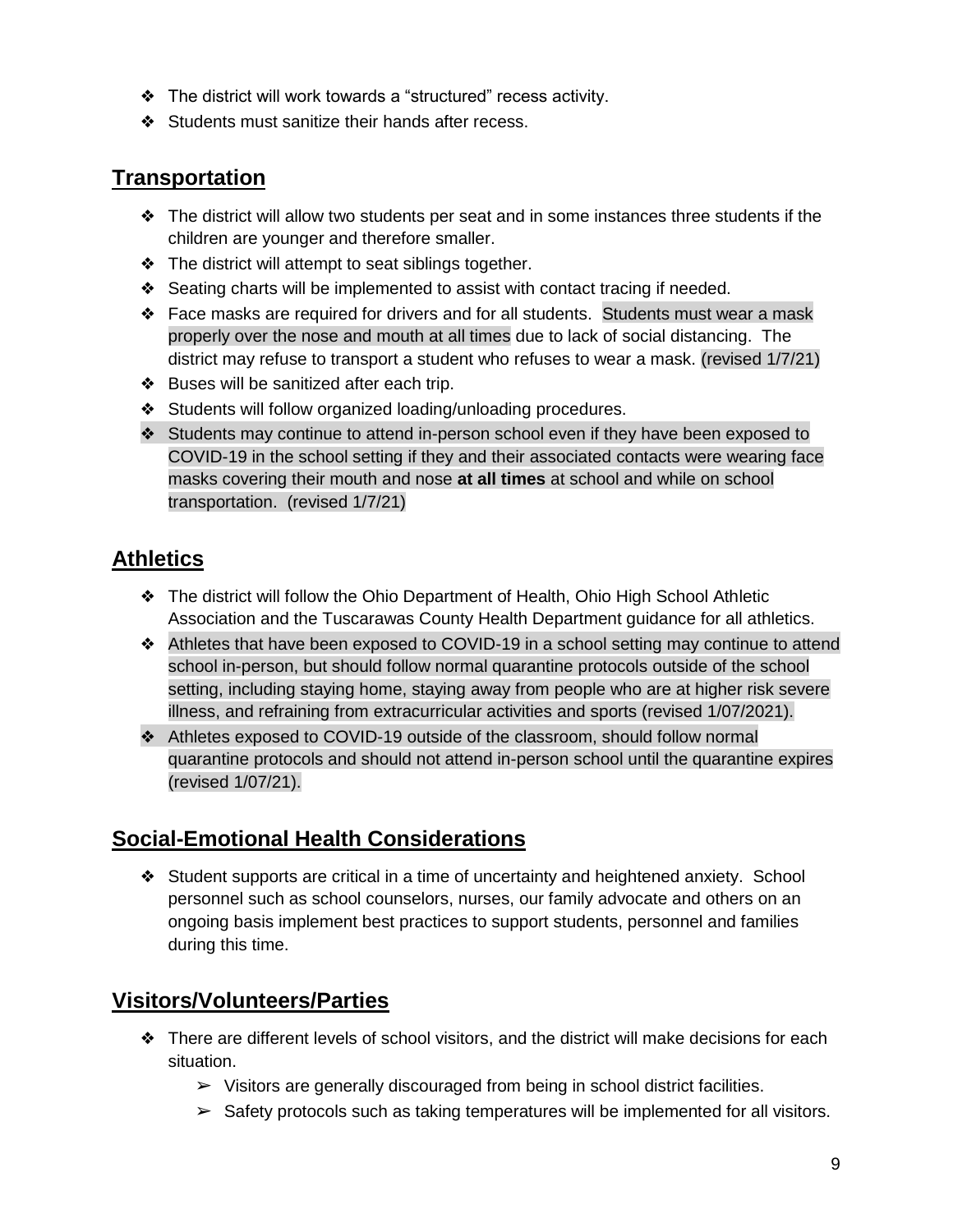- $\triangleright$  Visitors will be limited to those enrolling new students or for emergency situations.
- $\triangleright$  All visitors must follow state face mask guidelines (revised 7/24/2020).
- $\triangleright$  Changes have been made to drop off procedures. Parents will not be required to sign their child in when arriving late to school. No parent will be allowed within the building to pick up their children. Parents must call the school secretary to notify the school of the pickup and the student will be sent to the parent upon the parent's arrival.

#### <span id="page-9-0"></span>**Custodial and Maintenance**

- ❖ Masks and gloves must be worn by custodial staff.
- ❖ Classrooms will be properly disinfected after use by students.
- ❖ All restrooms and common areas will be properly disinfected on a frequent and regular basis.
- ❖ Internal doors will be propped open whenever possible to minimize touching of surfaces.
- ❖ Specific sanitizing schedules will be determined by each school to ensure sanitization of high touch areas.
- ❖ The district will hold weekly head custodian meetings.

#### <span id="page-9-1"></span>**Family Communication**

- ❖ Parents will receive reminders and updates through emails, all calls, district website and district social media.
- ❖ Parents are reminded to communicate with their respective building principals and teachers through emails, phone calls, notes as we limit the number of visitors to the school building.

#### <span id="page-9-2"></span>**Final Thoughts**

- ❖ Be Flexible We are living in extraordinary times. We ask parents to be flexible and recognize that changes are inevitable. As the pandemic evolves and more is learned about the virus, our plan and protocols may need to be modified.
- ❖ Be Prepared This plan has been released to families in efforts to provide time to review the learning options, make appropriate choices for your child(ren) and prepare a back-up plan for all scenarios.

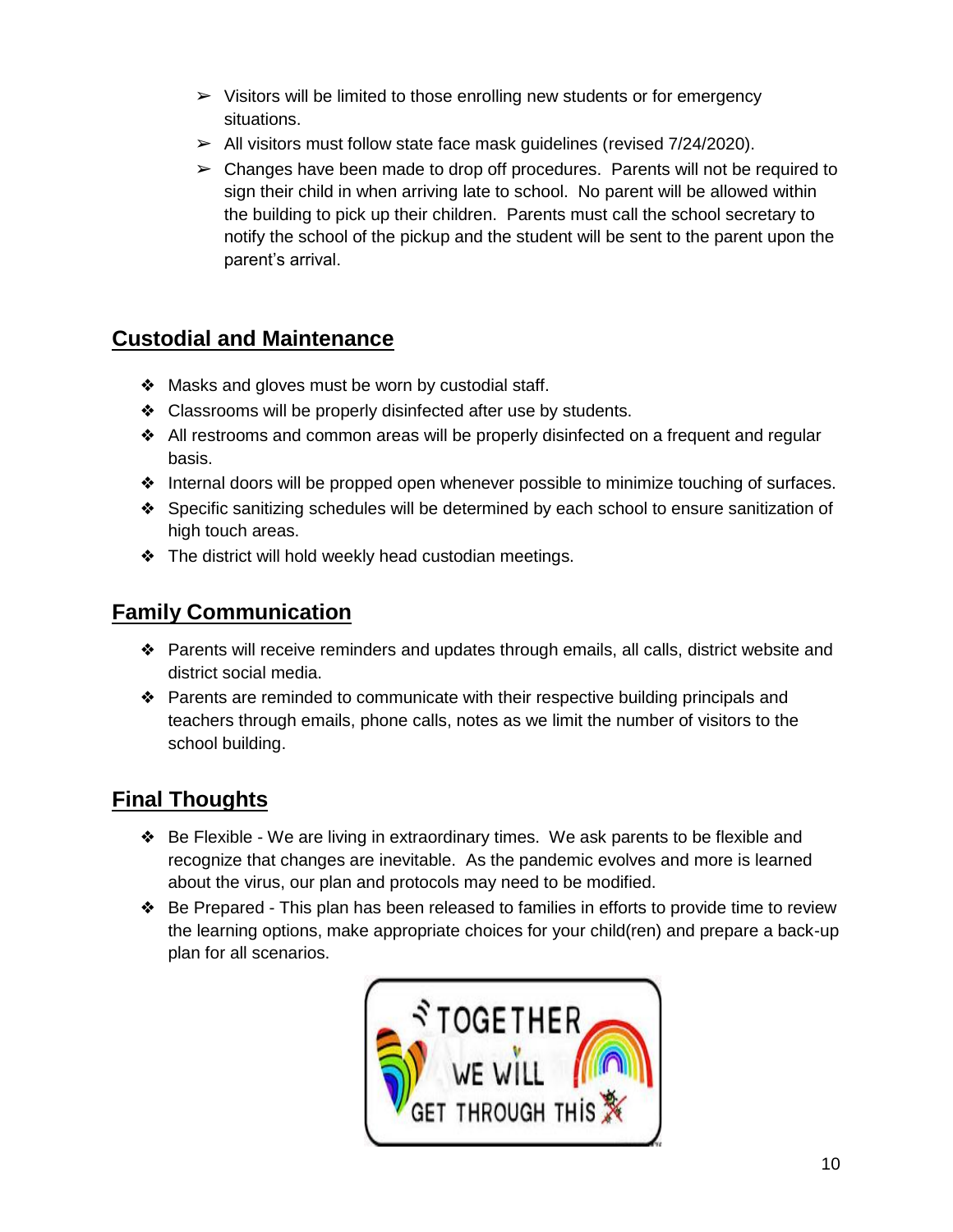#### **STUDENT ILLNESS FORM**

<span id="page-10-0"></span>Dear Parent/Guardian,

Student Name: \_\_\_\_\_\_\_\_\_\_\_\_\_\_\_\_\_\_\_\_\_\_\_\_\_\_\_\_

Date:

Your student was seen in the office today for: \_\_\_\_\_\_\_\_\_\_\_\_\_\_\_\_\_\_\_\_\_\_\_\_\_\_\_\_\_\_\_\_\_.

Temperature at school: \_\_\_\_\_\_\_\_\_\_\_\_

According to school policy your student should not return until at least: \_\_\_\_\_\_\_\_\_\_\_\_\_\_\_\_\_\_\_ AND is symptom/fever free for 24 hours without medications. A fever is defined as a temperature 100.0 or greater.

OR. Your child will be required to have a doctor's note to be released back to school.

Parent Signature: \_\_\_\_\_\_\_\_\_\_\_\_\_\_\_\_\_\_\_\_\_\_\_\_\_\_\_\_\_\_\_\_\_\_\_\_\_\_\_\_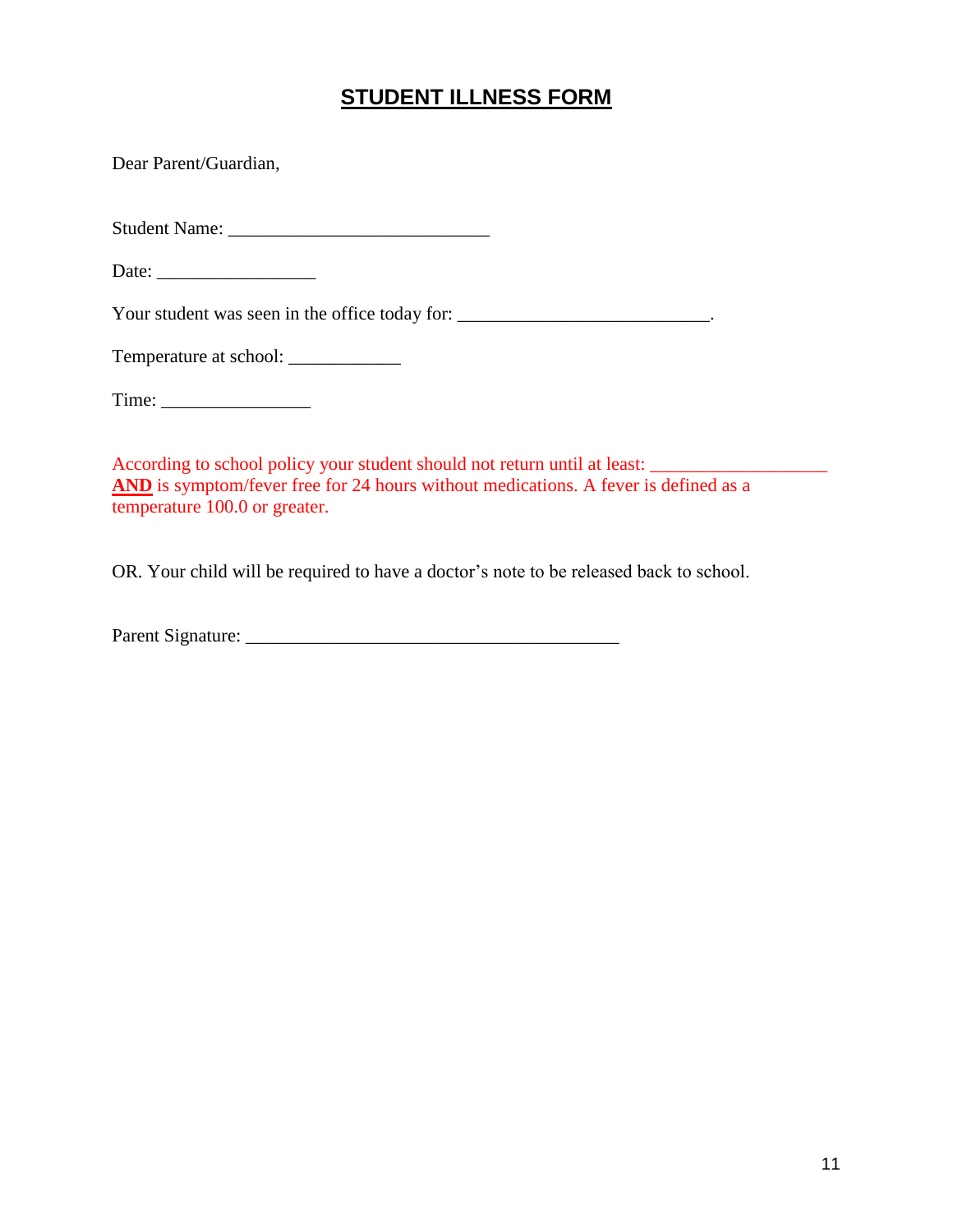#### **Symptom Checklist for Sick Students**

<span id="page-11-0"></span>

| Student Name: Name and Student Name and Student Name and Student Name and Student Name and Student Student Student Student Student Student Student Student Student Student Student Student Student Student Student Student Stu |  |  |  |  |
|--------------------------------------------------------------------------------------------------------------------------------------------------------------------------------------------------------------------------------|--|--|--|--|
| Date: $\frac{1}{2}$ Date:                                                                                                                                                                                                      |  |  |  |  |
| Fever over 100.4                                                                                                                                                                                                               |  |  |  |  |
| Cough                                                                                                                                                                                                                          |  |  |  |  |
| <b>Sore Throat</b>                                                                                                                                                                                                             |  |  |  |  |
| Shortness of breath                                                                                                                                                                                                            |  |  |  |  |
| Fever                                                                                                                                                                                                                          |  |  |  |  |
| Chills/Shaking with chills                                                                                                                                                                                                     |  |  |  |  |
| Muscle Pain                                                                                                                                                                                                                    |  |  |  |  |
| New loss of taste/smell                                                                                                                                                                                                        |  |  |  |  |
| Headache                                                                                                                                                                                                                       |  |  |  |  |

**Please use this symptom checklist to monitor your child's health at home. While at school, if your child experiences any of the symptoms above, he/she will need to be masked and will be sent to the isolation room. The parent/guardian will be notified of immediate need for pick up from school.**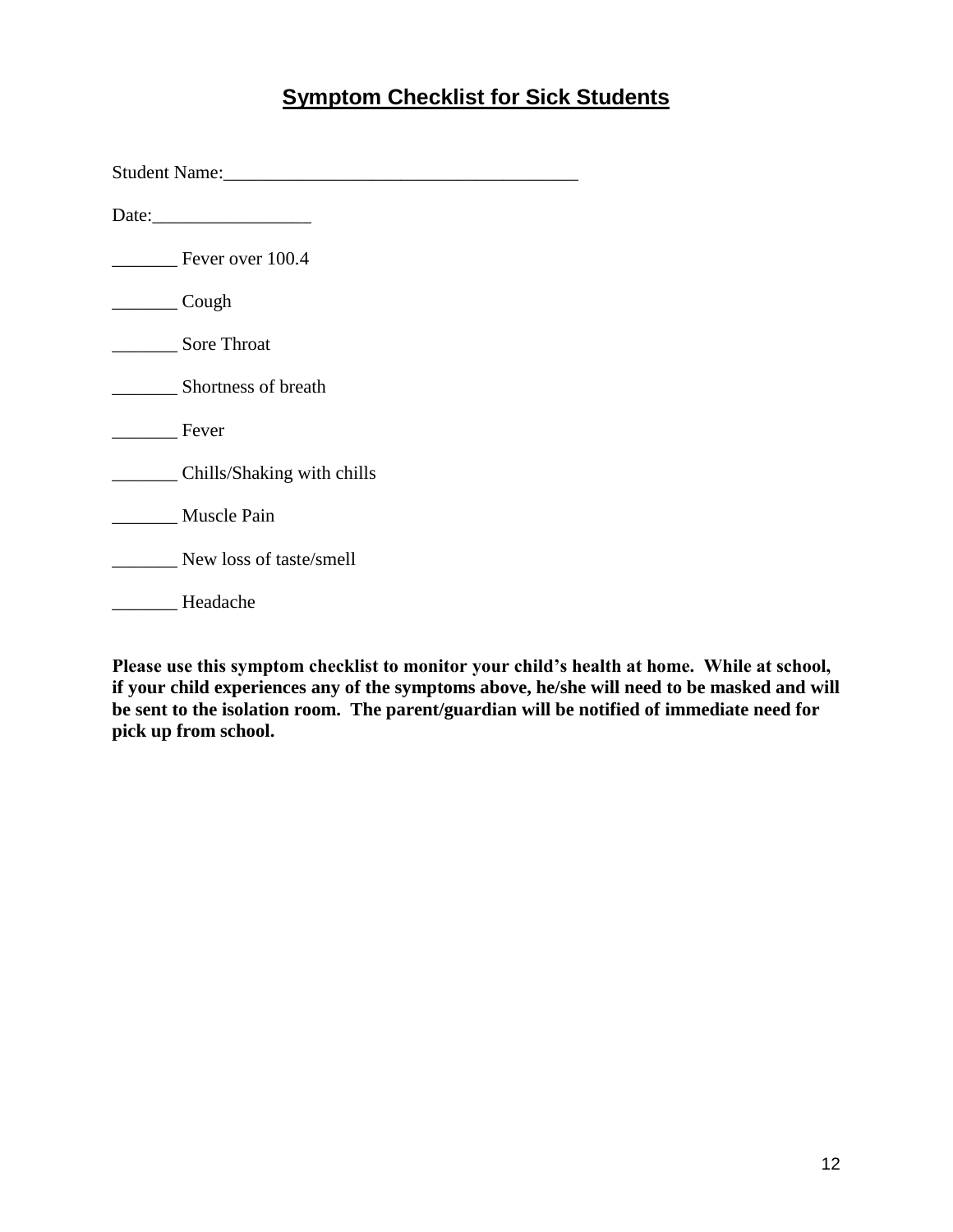# <span id="page-12-0"></span>**CLAYMONT CITY SCHOOLS ONLINE CURRICULUM PROGRAM**

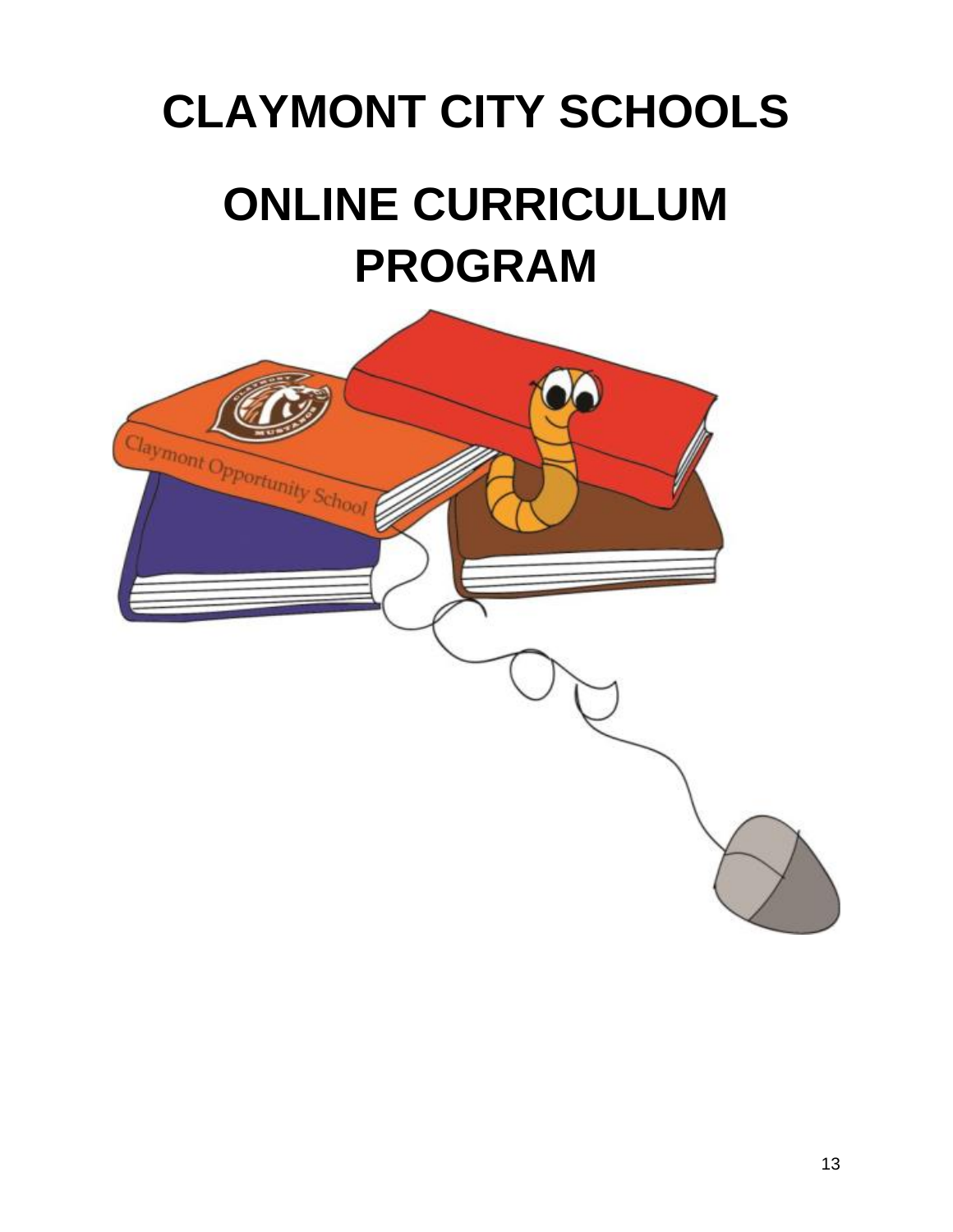#### **ENROLLMENT CHECKLIST AND SIGNATURE PAGE**

| <b>Student Name:</b>                                             | Grade:                                                                                                                                                                                                                                                                                                                                                                                                                                                                                                                                                    |  |
|------------------------------------------------------------------|-----------------------------------------------------------------------------------------------------------------------------------------------------------------------------------------------------------------------------------------------------------------------------------------------------------------------------------------------------------------------------------------------------------------------------------------------------------------------------------------------------------------------------------------------------------|--|
| <u>Step 1:</u><br>Guidance                                       |                                                                                                                                                                                                                                                                                                                                                                                                                                                                                                                                                           |  |
| student has been enrolled                                        | Each Student will need to have and enrollment checklist, which will be put in the teacher's box once a                                                                                                                                                                                                                                                                                                                                                                                                                                                    |  |
| Enroll Student in online Courses                                 |                                                                                                                                                                                                                                                                                                                                                                                                                                                                                                                                                           |  |
| Enter Student schedule into DASAL                                |                                                                                                                                                                                                                                                                                                                                                                                                                                                                                                                                                           |  |
| Notify the Teacher via email                                     |                                                                                                                                                                                                                                                                                                                                                                                                                                                                                                                                                           |  |
| <b>IEP</b>                                                       |                                                                                                                                                                                                                                                                                                                                                                                                                                                                                                                                                           |  |
| 504                                                              |                                                                                                                                                                                                                                                                                                                                                                                                                                                                                                                                                           |  |
| <b>Guidance Signature:</b>                                       | Date:                                                                                                                                                                                                                                                                                                                                                                                                                                                                                                                                                     |  |
| <u>Step 2:</u><br><b>Teacher</b><br>Set pacing guide for student |                                                                                                                                                                                                                                                                                                                                                                                                                                                                                                                                                           |  |
|                                                                  | Make contact with the student via email/phone to ensure they understand the pacing expectation                                                                                                                                                                                                                                                                                                                                                                                                                                                            |  |
| Monitor student progress. If a student falls behind:             |                                                                                                                                                                                                                                                                                                                                                                                                                                                                                                                                                           |  |
|                                                                  | Week 1 follow up with contact and document the contact                                                                                                                                                                                                                                                                                                                                                                                                                                                                                                    |  |
|                                                                  | Week 2 make contact and notify the student that they are receiving a warning communication. This<br>communication is to let the student know that if they are not back on track according to the<br>pacing expectations by the end of Week 3 they will be referred to the assistant principal and<br>guidance dept. Document the date of the communication. Within this communication remind<br>students that they may be terminated from the online program or the school can implement<br>mandatory attendance at the High School for lack of progress. |  |
| students lack of progress.                                       | Week 3, if the student has not made adequate progress send this paper with documented<br>attempts to communicate with the student and an email to let the assistant principal know of the<br>*Emergency situations do occur. If you determine that a student fell behind because of a medical or family<br>emergency or an extraneous circumstance outside of the student's control, please provide them with a recovery                                                                                                                                  |  |

plan that will get them back on track. If they do not meet the recovery plan deadline then you will need to refer the student to the assistant principal and provide the details of the plan not met.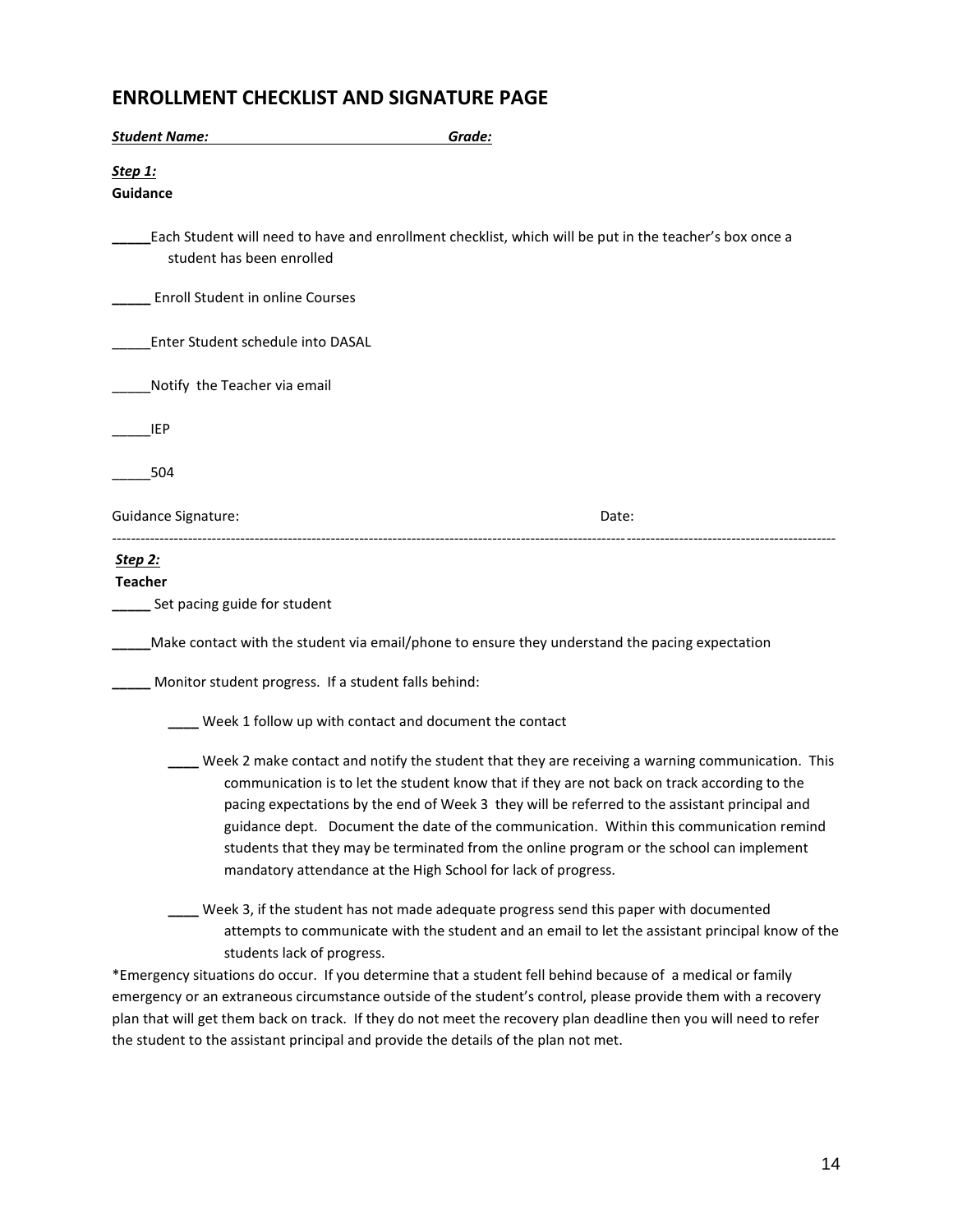Dear Parent or Guardian:

Thank you for taking the opportunity to have your student complete coursework through the Claymont Online Curriculum Program. Enclosed in this packet you will find information regarding the attendance policy and the grading policy. Please sign and date all the necessary paperwork and return them at orientation. Once the necessary paperwork has been received the guidance department will evaluate your child's needs and make a determination regarding their participation in the online program. Please note that if your student has previously been unsuccessful in an online program their enrollment may be denied and they will have to re-enroll in the traditional school setting or pursue other online educational options. Also, there is a pacing requirement for each class that must be met in order for your child to remain in our online program. If at anytime your student does not meet the minimum criteria of attendance/pacing or if they appear to be failing, they can be removed from the online program or mandatory attendance will be implemented. Your student will be held to the same standards as they would if they were in a traditional classroom setting in regard to work completion, grades and truancy.

The online program can be an excellent alternative to the traditional classroom, however, it does require self-motivation and time management from the student. We are here to assist you and your student as much as you need in order for your student to be successful.

Thank You For Your Support and Cooperation, Claymont Online Staff

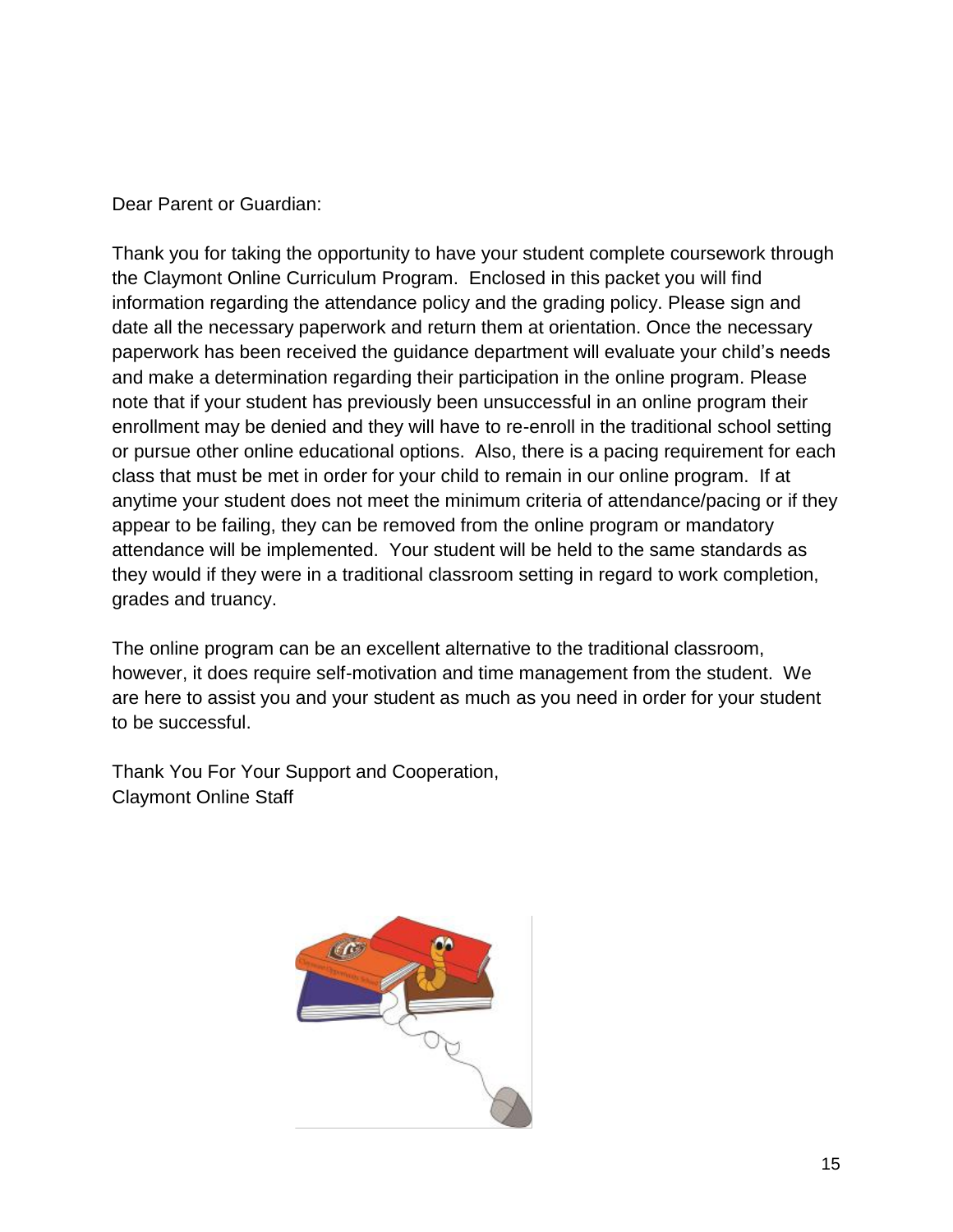

# **ATTENDANCE POLICY**

The online program will follow the Claymont City Schools calendar. All work must be completed one week prior to the conclusion of the school year.

All students enrolled in the online program are expected to complete a full day of attendance.

#### **Full Day Of Attendance**

A full day of attendance is defined as completing all lessons in accordance with the pacing guide provided by the teacher for each course the student is enrolled. In order to not have issues with truancy and/or being dismissed from the program, students must follow the teacher provided pacing guide.

#### **In Person Meetings**

Online learning is highly individualized, requires independent learning and by virtue necessitates organization to ensure the proper completion of coursework. There are times when students may need additional help to complete work. In person meetings can be arranged per contact with the student's online teacher. All in person meetings require a scheduled time in advance, no drop in meetings will be permitted because the teachers have other classes they are teaching throughout the day.

#### **Absences and Truancy**

If you are ill or have an emergency that prevents you from staying on pace with your course work please be advised that all absences will be considered unexcused until an excuse is received. Excuses will only be accepted for 3 days after the absence occurs. In determining if an absence is considered excused or unexcused the online program coordinator will follow the same guidelines that are outlined in each building's student handbook.

Truancy procedures will be followed according to each building's student handbook. After 3 weeks of not maintaining the course pacing, outside of medical emergencies, a student will be released from the online program and is expected to return to the traditional school setting the day after receiving notice they have been dismissed.

\*\*\* Computer problems or internet problems encountered by those students who are enrolled in the full time online program will be counted as unexcused absences. It is the responsibility of the parents/guardians to make sure that the students who are participating in the online program from home have a working computer and working internet.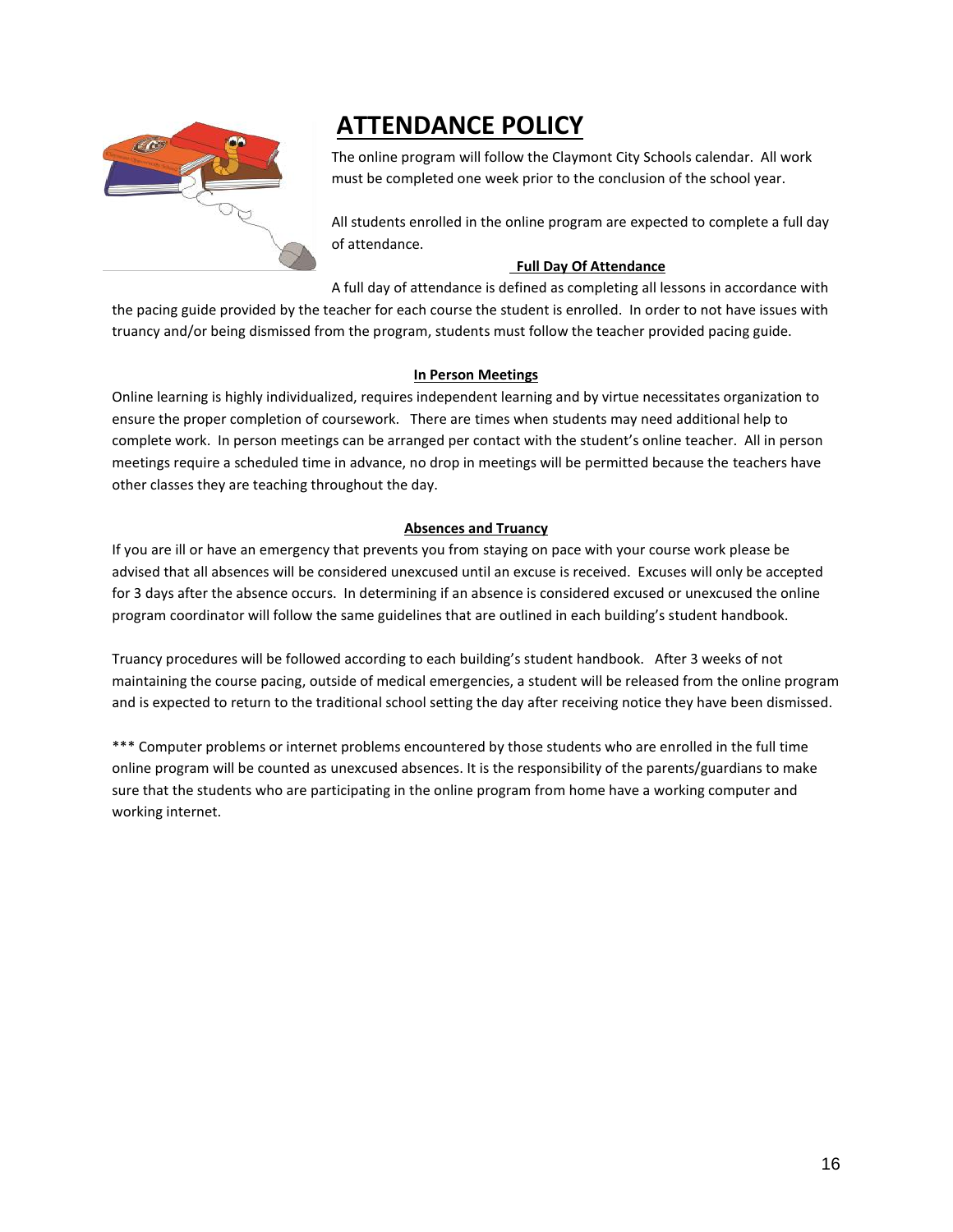# ATTENDANCE Policy Signature Page School Page

I consider the same of the basic have read, discussed with my child, and understand the online program attendance policy and understand that my child may be released from the program and required to return to/enroll in a different school setting if the policy is not followed. I further understand that Truancy charges may be filed in accordance with the Claymont City Schools Truancy policy if my child does not follow the attendance policy.

\_\_\_\_\_\_\_\_\_\_\_\_\_\_\_\_\_\_\_\_\_\_\_\_\_\_\_\_\_\_\_\_\_\_\_\_\_\_\_\_\_\_\_\_\_ \_\_\_\_\_\_\_\_\_\_\_\_\_\_\_\_\_\_

Parent's Signature Date

I \_\_\_\_\_\_\_\_\_\_\_\_\_\_\_\_\_\_\_\_\_\_\_\_\_\_\_\_\_ have read and understand the online program attendance policy and understand that I may be released from the program and required to return to/enroll in a different school setting if the policy is not followed. I further understand that Truancy charges may be filed in accordance with the Claymont City Schools Truancy policy if I do not follow the attendance policy.

\_\_\_\_\_\_\_\_\_\_\_\_\_\_\_\_\_\_\_\_\_\_\_\_\_\_\_\_\_\_\_\_\_\_\_\_\_\_\_\_\_\_\_\_\_\_\_ \_\_\_\_\_\_\_\_\_\_\_\_\_\_\_\_\_\_

Student's Signature **Date** Date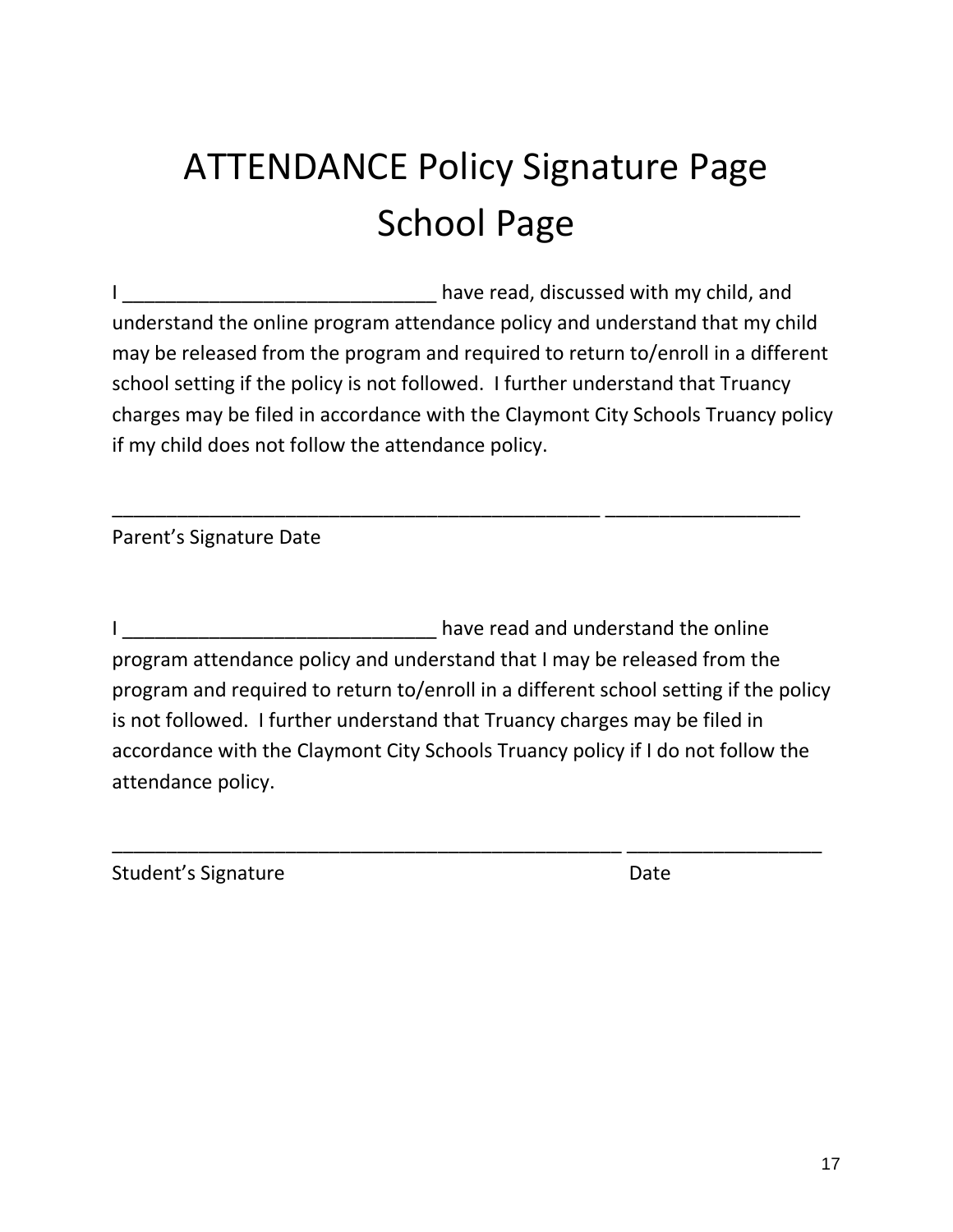

## **GRADING POLICY**

All courses in the Claymont online curriculum program are divided into two grading periods and are worth either ½ credit or 1 full credit. Students are expected to complete all assignments/coursework during the grading period in which it is assigned. Please keep in mind that students who do not fulfill the attendance expectation will be dropped from the program. If a student does not complete the coursework they have been assigned, they will be issued a zero (0) for all assignments not completed which will be averaged into their final report card grade. If a high school student fails a required course, they will

have to repeat that course in order to receive graduation credit. How the course is completed will be decided on a case by case basis in collaboration with the Principal, Guidance department, Parent, and Student.

The online curriculum will follow the Claymont City School calendar.

Progress will be assessed on a weekly basis with students receiving grades for classes when they complete all the lessons in each course. To receive credit for an online lesson, students must pass with a score of 80% or higher.

It is the responsibility of the student and parent to check on the student's progress throughout the year. Parents/guardians are also welcome to contact their teacher by phone or email. If you would like to schedule an in-person appointment, please do so by contacting the online teacher to set up a convenient time. Teachers will not be able to receive drop in visitors due to their teaching schedules.

Report cards will be distributed following the Claymont City School District report card schedule. The grading scale is as follows:

 $A - 90 - 100$  $B - 80 - 89.9$  $C - 70 - 79.9$  $D - 60 - 69.9$  $F - 59.9$  and below